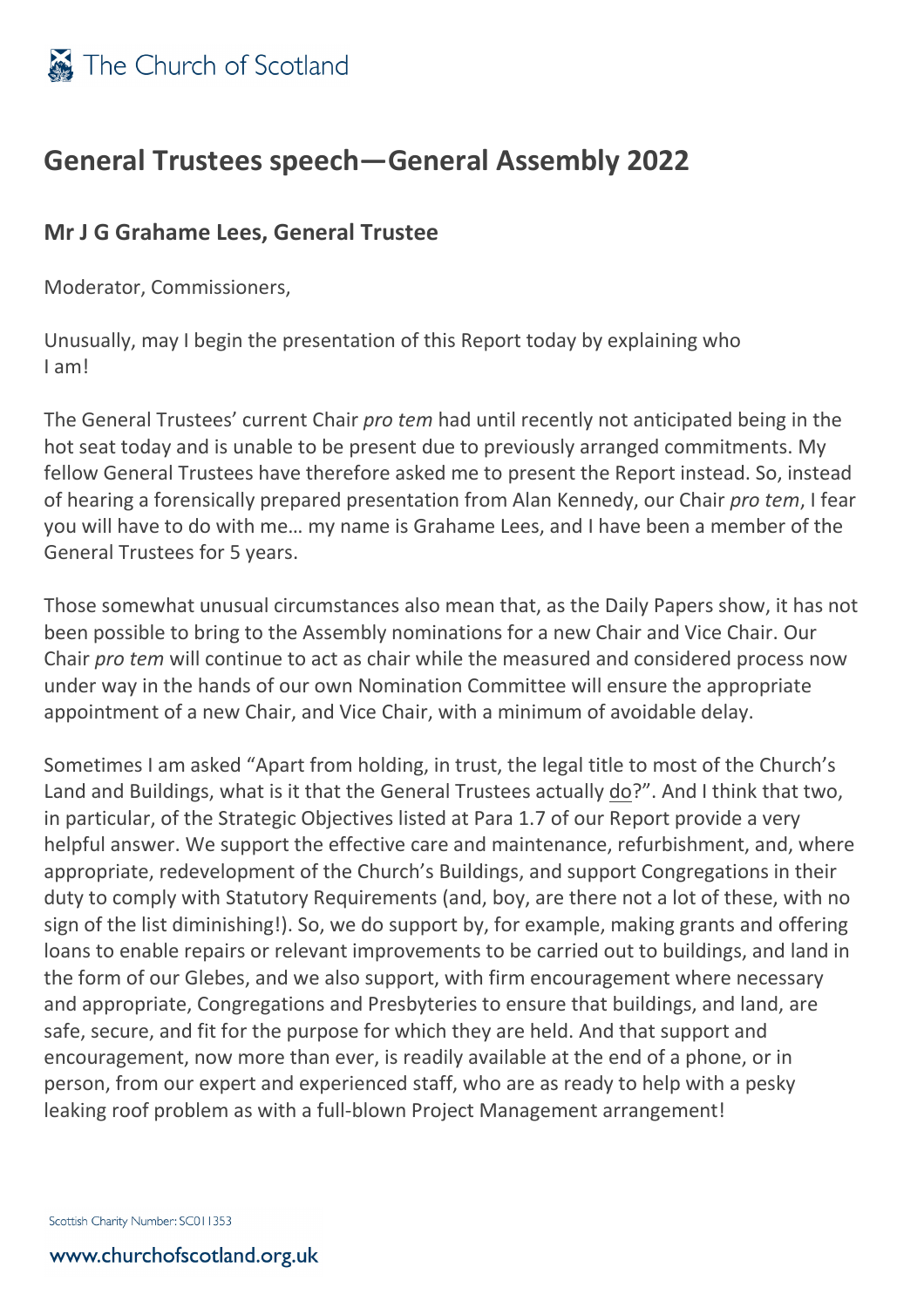## The Church of Scotland

It is worth remembering that within the General Trustee Staff there are technically trained and professionally qualified staff with expertise in:

- Church Law and Legislation
- Building Surveying
- Building Conservation
- Land Surveying, and Valuation
- Property Management
- Business Support
- Fire Safety
- Health and Safety
- Hygiene and Environmental Health
- Architecture
- Construction Management
- Listed Building and Built Heritage

When we are talking about support and encouragement, I think it is also worth mentioning this. In all that we are asked to do, we have at the forefront of our minds the fact that we are General Trustees of The Church of Scotland and as such are an integral part of the Church and of its declared Mission to provide a Territorial Ministry in every part of Scotland. That said, it is important to understand that we ourselves do not "decide" to define any building as redundant or unnecessary, or to sell or dispose of any land or building. Those decisions are always made, as required by Church Law, in the first instance by Congregations and/or Presbyteries, and then, after receiving our approval where required by legislation, passed to us to oversee the sale or disposal. Moderator, that is a long-winded way of saying that we are ever only reactive, and can never be proactive, and that is not always understood!

The Report speaks for itself, but I wonder if I might mention a couple of things in particular? Work under the Presbytery Mission Plan Act is now well under way, and the significant duties and obligations it places upon the General Trustees, along with The Faith Nurture Forum and Presbyteries, have been acknowledged within the General Trustees by our specially established PMPA Committee comprising all General Trustees and Advisory Members to cope with the workload. Its remit and work is described at Para 4.7 of the Report, but it is worth a further note that the Asset Management Building Audit which is an essential tool for Presbyteries to use in objectively assessing and thereby categorising each Building for the purposes of the Mission Plan was developed and issued by the General Trustees and their Staff. In short, therefore, we have prepared a tool which, avoiding the pitfalls of subjective assessment, will assist in the implementation of this significant piece of

Scottish Charity Number: SC011353

## www.churchofscotland.org.uk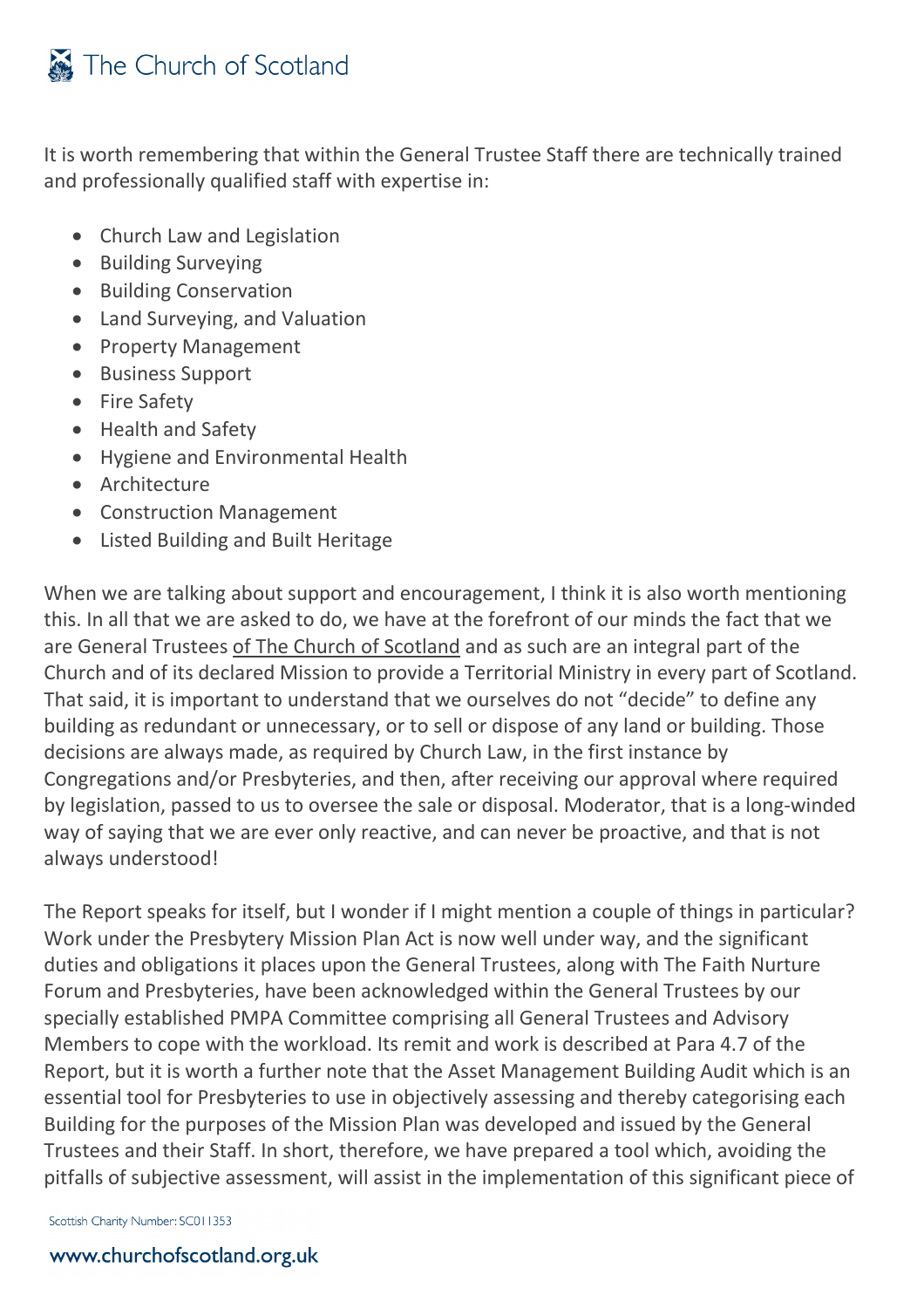legislation, are now heavily engrossed in implementing the terms of that legislation, and are ready to address our obligations in the future in the annual Reviews of the Mission Plans. I think it is also fair to say that this Act confers another layer of responsibility upon us: in addition to our duties of support and encouragement which I have already mentioned, there are now added the "quasi judicial" functions of vetting and approval, and subsequent review, of Presbyteries' Mission Plans.

The interaction of historic properties and the dissolution of their Congregations is posing an interesting, and challenging, dilemma. The matter is covered at Para 3.6 of our Report, but I hope the Church at large will understand the issues we face, issues surrounding the disposal, the often necessarily sensitive disposal, of such historic buildings in a climate where National Heritage Bodies are not minded to take over such buildings, and, as important, there are the practical issues of meeting the costs of maintaining, repairing and insuring such Buildings until they can be disposed of, when such funds as we do have – and these are not limitless! – cannot be legally applied, under Charity Law, to cover these costs for a surplus, vacant, and redundant building which is no longer in use for Church of Scotland purposes. As you can imagine, this matter, which involves elements of risk for the Trustees, is of ongoing and deep concern.

In a not unconnected matter, the General Assembly have this week passed a Deliverance in the Report of the Assembly Trustees authorising ourselves and the Assembly Trustees, and others who may have an interest, to engage in a discussion about the administration and application of various funds which we at present administer. I only wish to say that the General Trustees very much look forward to working collaboratively with the Assembly Trustees in this important piece of work.

On a positive note, Commissioners will have noted that our Presbytery, Strategy and Innovation Committee has been engaging with the Scottish Futures Trust to identify whether any of our redundant rural church buildings can be used for other Community purposes, with several in the Highlands and North West under active consideration. So, happily, the connection between a beloved church building and its surrounding community will not be completely lost.

And, if I may indulge myself for a moment as a "child of the Manse", may I mention our Manse Working Group? The Group's remit and work are described at Paras 4.3.5 to 4.3.8 of the Report. Very full engagement with Presbyteries on these issues is being experienced, but here once again I want to emphasise that we and our staff are here to support and help Congregations and Presbyteries, and to investigate with them ways to ensure that Manses are maintained and repaired to a fit and proper standard, but that without the age-old

Scottish Charity Number: SC011353